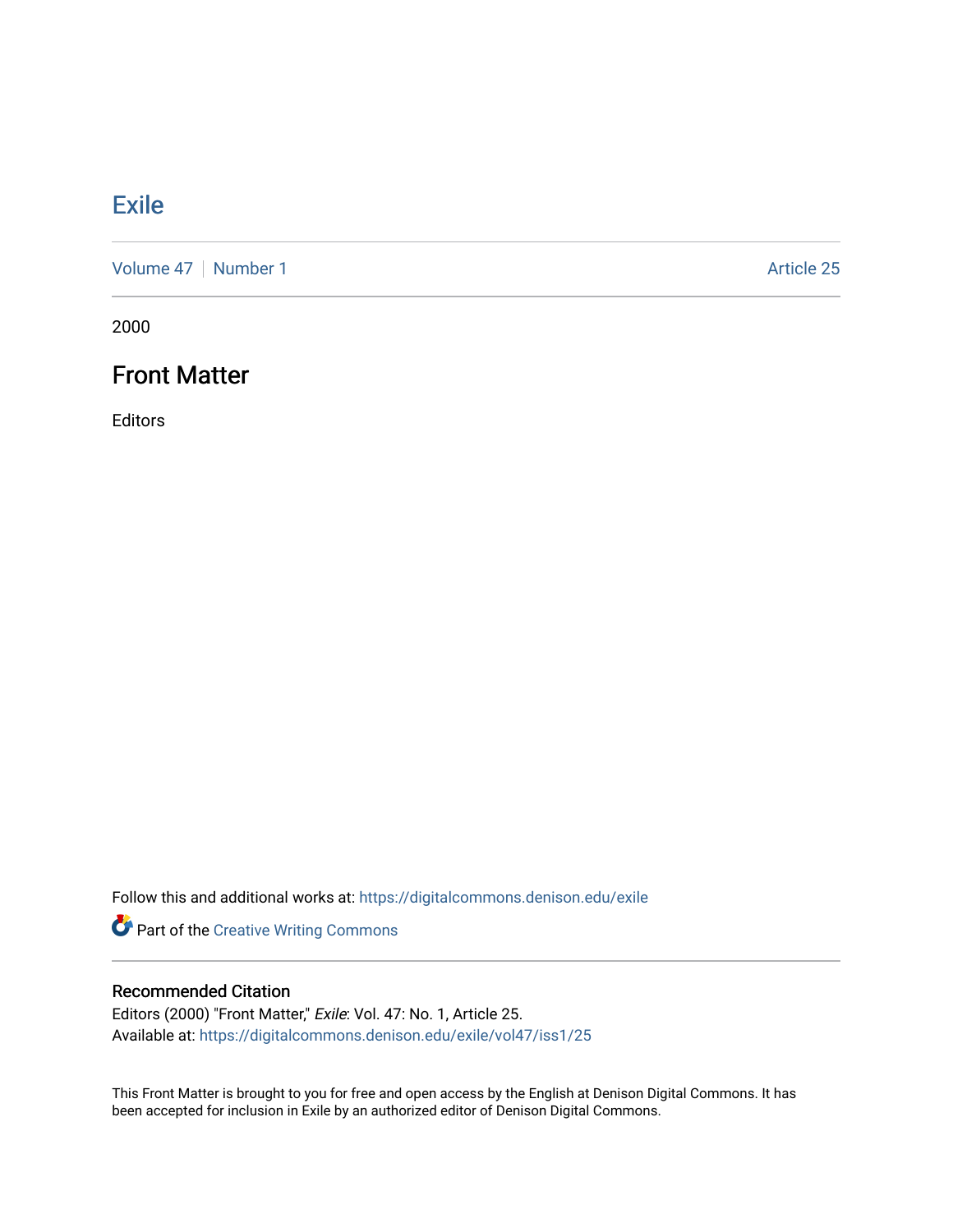# Exile

# Denison University's Literary and Art Magazine

**45th Year** Fall Issue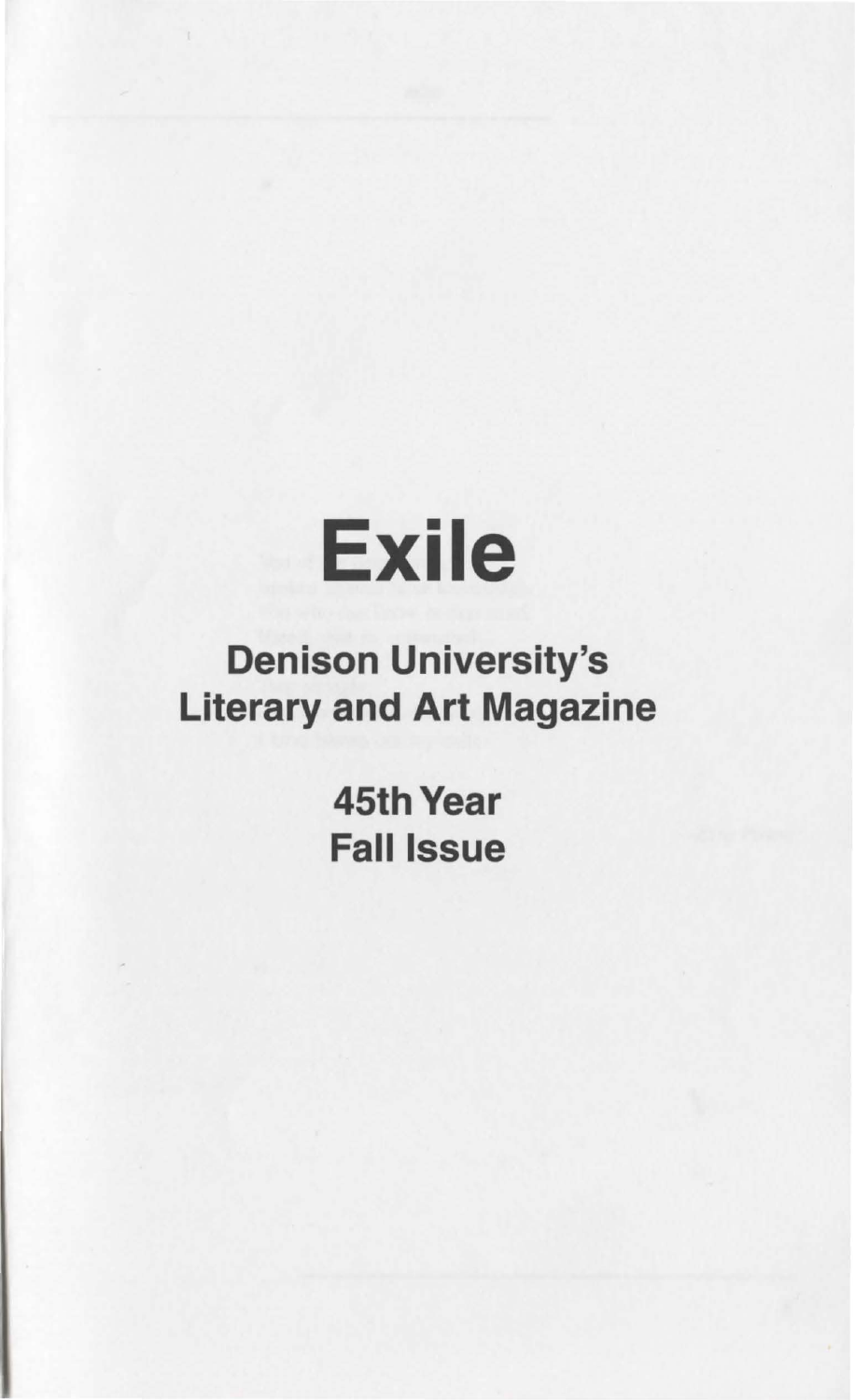You of the finer sense, Broken against false knowledge, You who can know at first hand, Hated, shut in, mistrusted:

Take thought: I have weathered the storm, I have beaten out my exile.

*-Ezra Pound*